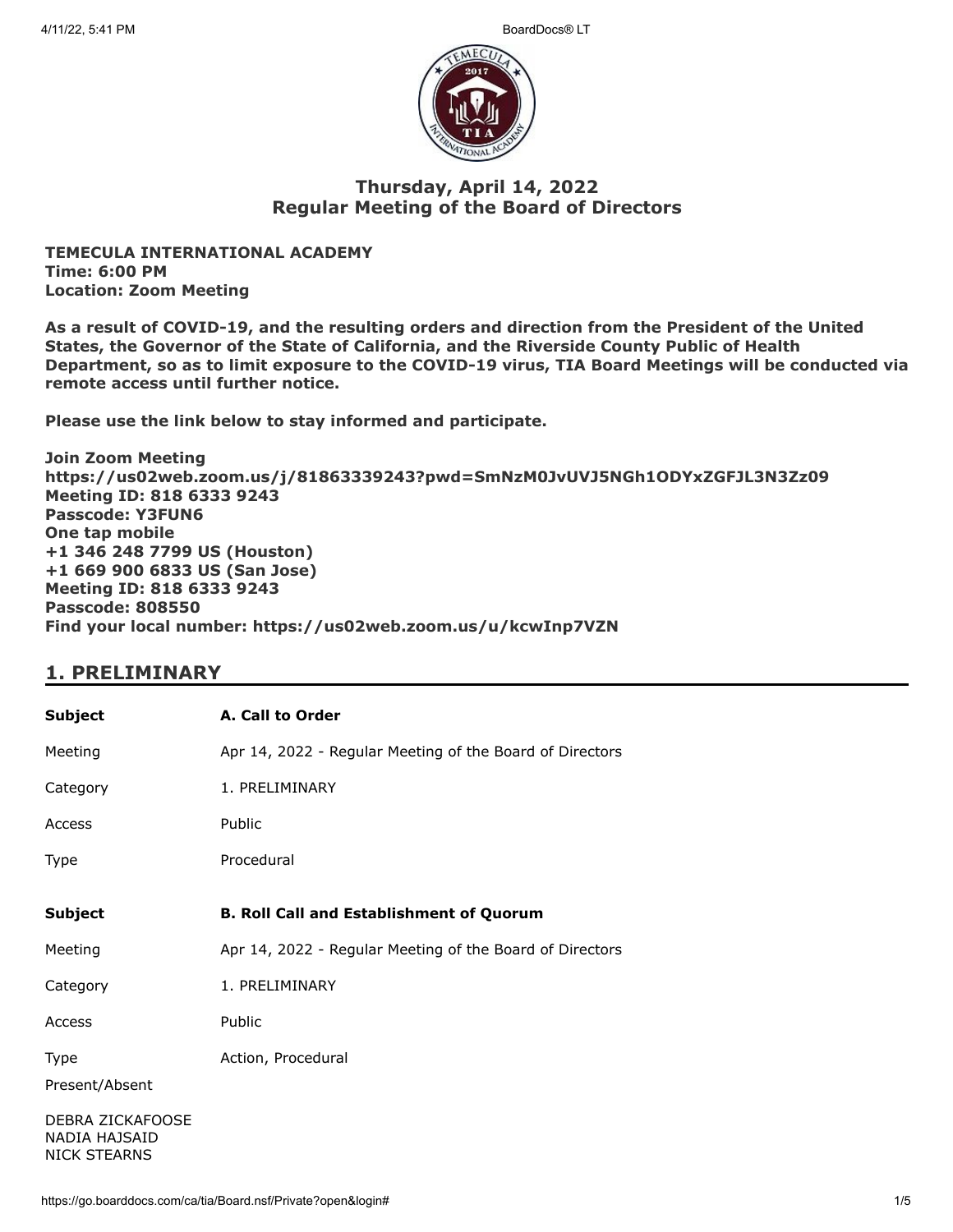| <b>Subject</b> | <b>C. Pledge of Allegiance</b>                           |
|----------------|----------------------------------------------------------|
| Meeting        | Apr 14, 2022 - Regular Meeting of the Board of Directors |
| Category       | 1. PRELIMINARY                                           |
| Access         | Public                                                   |
| <b>Type</b>    | Procedural                                               |
|                |                                                          |
| <b>Subject</b> | <b>D. Approval of Agenda</b>                             |
|                |                                                          |
| Meeting        | Apr 14, 2022 - Regular Meeting of the Board of Directors |
| Category       | 1. PRELIMINARY                                           |
| Access         | Public                                                   |
| Type           | Action                                                   |

### **2. PUBLIC COMMENTS**

| <b>Subject</b>                              | <b>A. Public Comments</b>                                |
|---------------------------------------------|----------------------------------------------------------|
| Meeting                                     | Apr 14, 2022 - Regular Meeting of the Board of Directors |
| Category                                    | 2. PUBLIC COMMENTS                                       |
| Access                                      | <b>Public</b>                                            |
| Type                                        | Information                                              |
| INSTRUCTIONS FOR PRESENTATIONS TO THE BOARD |                                                          |

TIA welcomes your participation at TIA Board meetings. The purpose of the meeting of the Board of Directors (Board) is to *conduct the affairs of TIA in public. Your participation ensures continuing community interest in TIA.*

*EMAIL to provide comment during school closure due to COVID-19: [tiaoffice@temeculainternational.org](mailto:tiaoffice@temeculainternational.org). Please submit your comment prior to 4:30 p.m. on the day of the meeting. Comments will be read aloud during the time allotted. Those comments not read will be provided to all Board members for their review.*

*Comments regarding Open/Closed Session items found on the agenda should be limited to three (3) minutes per speaker, for a total of twenty-one (21) minutes. Unless an item has been placed on the published agenda in accordance with the Brown Act, there shall be no action taken, nor should there be comments on, responses to, or discussion of a topic not on the agenda. Public Comment emails will be presented to the Board of Directors. The Board members may: (1) acknowledge receipt of information/report; (2) refer to staff with no direction as to action or priority; or (3) refer the matter to the next agenda.*

*Personal attacks against TIA employees and/or TIA Board members are inappropriate and not considered by the Board at a public Board Meeting. The Board has a complaint process which should be followed. The Board will not respond to personal attacks against employees or Board members in a public meeting, and cautions members of the public that they will be personally responsible for any remarks made.*

# **3. CONSENT ITEMS**

### **Subject A. March 10, 2022 Regular Board Meeting Minutes**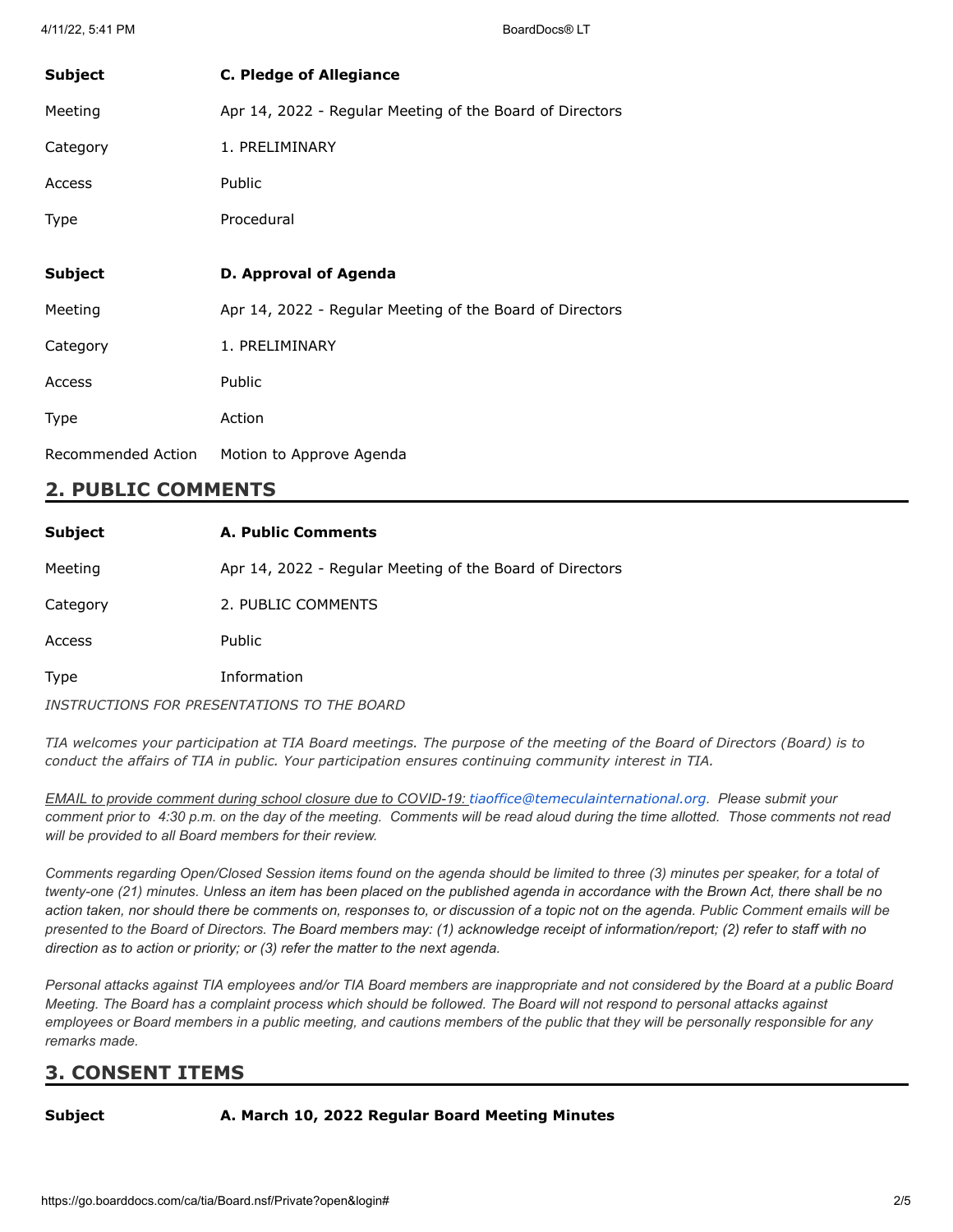| 4/11/22, 5:41 PM   | BoardDocs® LT                                                                                                 |
|--------------------|---------------------------------------------------------------------------------------------------------------|
| Meeting            | Apr 14, 2022 - Regular Meeting of the Board of Directors                                                      |
| Category           | 3. CONSENT ITEMS                                                                                              |
| Access             | Public                                                                                                        |
| <b>Type</b>        | Action (Consent)                                                                                              |
| Recommended Action | It is recommended the Board approve the Consent items: March 10, 2022 Regular Board<br><b>Meeting Minutes</b> |

File Attachments

[Regular Board Meeting Minutes March 10, 2022 BoardDocs® LT.pdf \(103 KB\)](https://go.boarddocs.com/ca/tia/Board.nsf/files/CDDNMR605648/$file/Regular%20Board%20Meeting%20Minutes%20March%2010%2C%202022%20BoardDocs%C2%AE%20LT.pdf)

## **4. INFORMATION/DISCUSSION**

| <b>Subject</b>                                                                                                                                                                         | A. Principal Report- Presented by Camile Lara                 |
|----------------------------------------------------------------------------------------------------------------------------------------------------------------------------------------|---------------------------------------------------------------|
| Meeting                                                                                                                                                                                | Apr 14, 2022 - Regular Meeting of the Board of Directors      |
| Category                                                                                                                                                                               | 4. INFORMATION/DISCUSSION                                     |
| Access                                                                                                                                                                                 | Public                                                        |
| Type                                                                                                                                                                                   | Discussion, Information                                       |
| <b>Subject</b>                                                                                                                                                                         | B. Comprehensive School Safety Plan- Presented by Camile Lara |
| Meeting                                                                                                                                                                                | Apr 14, 2022 - Regular Meeting of the Board of Directors      |
| Category                                                                                                                                                                               | 4. INFORMATION/DISCUSSION                                     |
| Access                                                                                                                                                                                 | Public                                                        |
| Type                                                                                                                                                                                   |                                                               |
| <b>Subject</b>                                                                                                                                                                         | C. CBO Financial Update- Presented by David Graves            |
| Meeting                                                                                                                                                                                | Apr 14, 2022 - Regular Meeting of the Board of Directors      |
| Category                                                                                                                                                                               | 4. INFORMATION/DISCUSSION                                     |
| Access                                                                                                                                                                                 | Public                                                        |
| Type                                                                                                                                                                                   | Discussion, Information                                       |
| File Attachments<br>BoardFinanclUpdatePPPresen_DG_CBO_04.14.22.pdf (276 KB)<br>FinclProjDocs_BoardMtg_04.14.22.pdf (10,789 KB)<br>BoardWarrantReportMar2022(Apr 14th Mtg).pdf (359 KB) |                                                               |

# **5. ACTION ITEMS**

**Subject A. AB 361 Resolution No. 2022-003**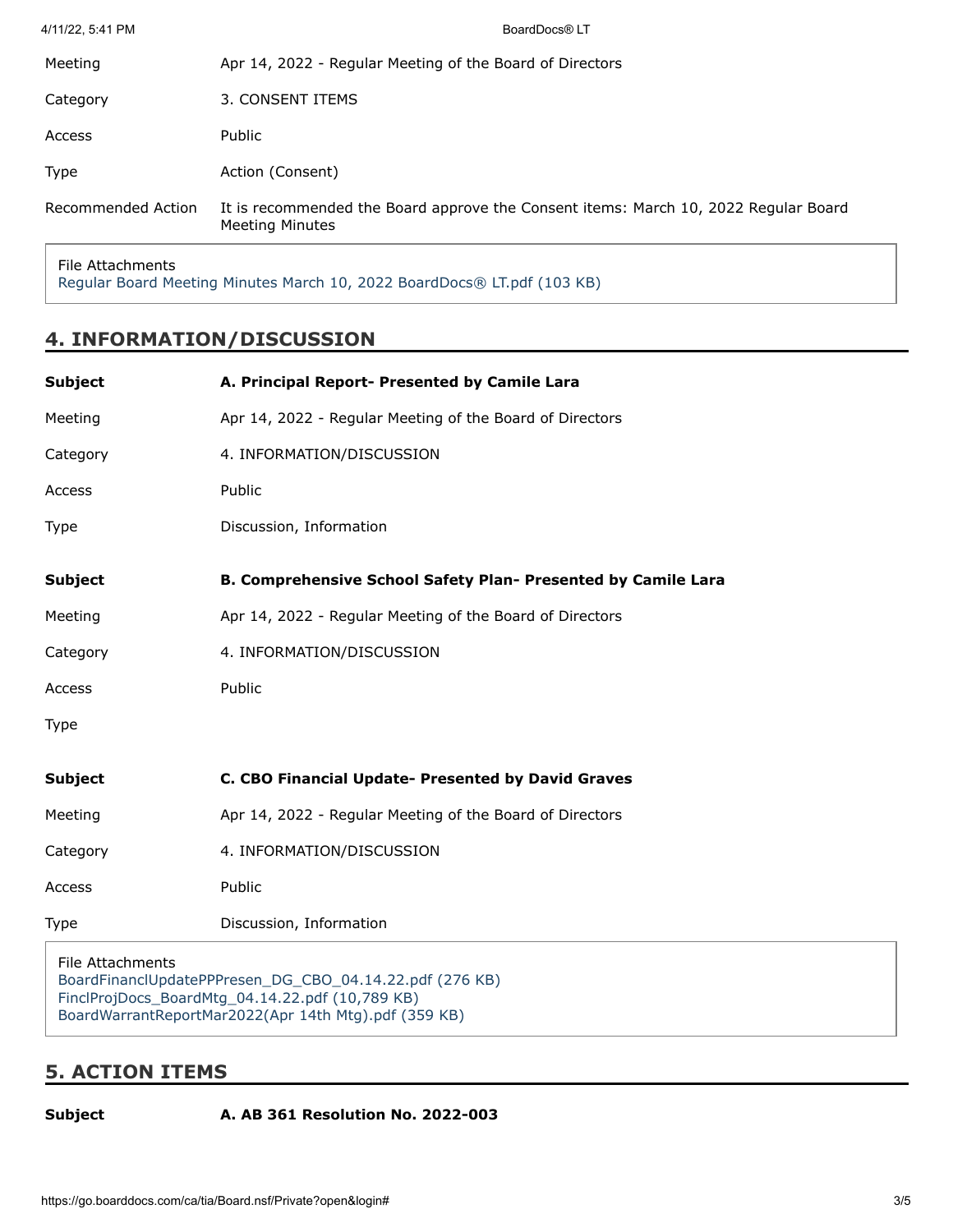| 4/11/22, 5:41 PM   | BoardDocs® LT                                                                       |
|--------------------|-------------------------------------------------------------------------------------|
| Meeting            | Apr 14, 2022 - Regular Meeting of the Board of Directors                            |
| Category           | 5. ACTION ITEMS                                                                     |
| Access             | Public                                                                              |
| <b>Type</b>        | Action                                                                              |
| Recommended Action | It is recommended the Board approve the Action item: AB 361 Resolution No. 2022-003 |
|                    |                                                                                     |

File Attachments [AB 361 Resolution April 14, 2022.docx.pdf \(119 KB\)](https://go.boarddocs.com/ca/tia/Board.nsf/files/CDDNG65FD1A5/$file/AB%20361%20Resolution%20April%2014%2C%202022.docx.pdf)

| <b>Subject</b>     | <b>B. Conflict of Interest 700 Forms for 2021</b>                                               |
|--------------------|-------------------------------------------------------------------------------------------------|
| Meeting            | Apr 14, 2022 - Regular Meeting of the Board of Directors                                        |
| Category           | 5. ACTION ITEMS                                                                                 |
| Access             | Public                                                                                          |
| Type               | Action                                                                                          |
| Recommended Action | It is recommended the Board approve the Action item: Conflict of Interest 700 Forms for<br>2021 |
|                    |                                                                                                 |

File Attachments [Camile Lara 700 Form.pdf \(38 KB\)](https://go.boarddocs.com/ca/tia/Board.nsf/files/CDDNDS5F765D/$file/Camile%20Lara%20700%20Form.pdf) [Debra Zickafoose 700 Form.pdf \(41 KB\)](https://go.boarddocs.com/ca/tia/Board.nsf/files/CDDNDU5F7667/$file/Debra%20Zickafoose%20700%20Form.pdf) [Nadia Hajsaid 700 Form.pdf \(40 KB\)](https://go.boarddocs.com/ca/tia/Board.nsf/files/CDDNDW5F7672/$file/Nadia%20Hajsaid%20700%20Form.pdf) [Nicholas Stearns 700 Form.pdf \(45 KB\)](https://go.boarddocs.com/ca/tia/Board.nsf/files/CDDNDY5F767D/$file/Nicholas%20Stearns%20700%20Form.pdf)

| <b>Subject</b>     | C. Substitute Teacher Employee Agreement; \$22.00 Per Hour                                                      |
|--------------------|-----------------------------------------------------------------------------------------------------------------|
| Meeting            | Apr 14, 2022 - Regular Meeting of the Board of Directors                                                        |
| Category           | 5. ACTION ITEMS                                                                                                 |
| Access             | Public                                                                                                          |
| <b>Type</b>        | Action                                                                                                          |
| Recommended Action | It is recommended the Board approve the Action item: Substitute Teacher Employee<br>Agreement; \$22.00 Per Hour |
|                    |                                                                                                                 |

#### File Attachments

[Hailee Olivas Employee Agreement 2021-22 \(to be approved\).pdf \(235 KB\)](https://go.boarddocs.com/ca/tia/Board.nsf/files/CDDNBX5F30CC/$file/Hailee%20Olivas%20Employee%20Agreement%202021-22%20(to%20be%20approved).pdf)

| Subject  | D. Substitute Teacher Employee Agreement; \$22.00 Per Hour |
|----------|------------------------------------------------------------|
| Meeting  | Apr 14, 2022 - Regular Meeting of the Board of Directors   |
| Category | 5. ACTION ITEMS                                            |
| Access   | <b>Public</b>                                              |